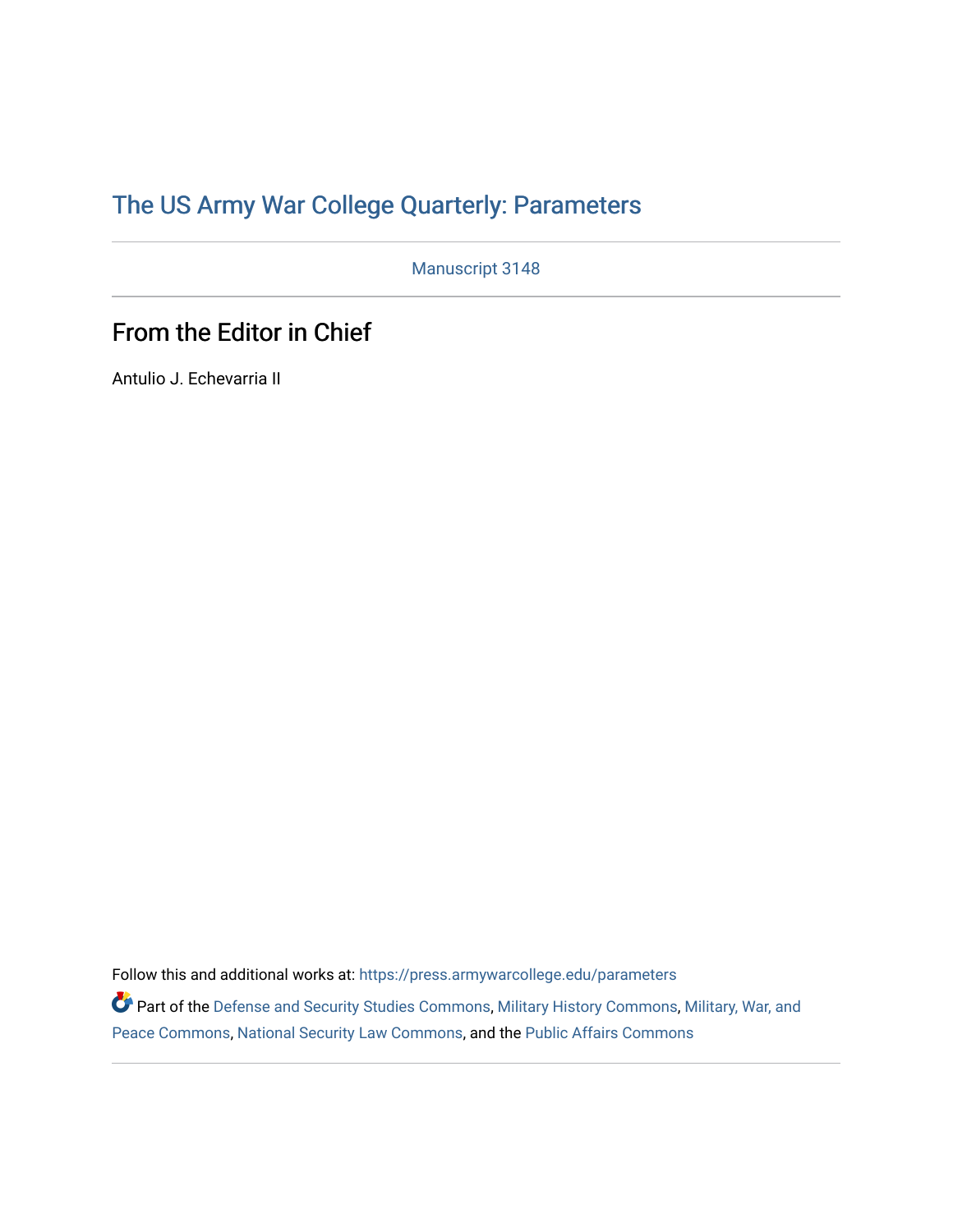## **From the Editor in Chief**

elcome to the Summer issue of *Parameters*. This issue consists of two *In Focus* commentaries concerning Russia's invasion of Ukraine, three forums, and the *SRAD Director's Corner*.

In our first *In Focus* essay, "Dysfunctional Warfare: The Russian Invasion of Ukraine," Rob Johnson traces Russian dysfunctionality in the conduct of the war. He also discusses how the war on Ukraine underscores six factors vital to armed conflict: adroit strategy, logistics, fighting spirit and motivation, mass, greater firepower, and technological superiority. In our second *In Focus* essay, "Putin's Invasion of Ukraine in 2022: Implications for Strategic Studies," I discuss how some of the key dilemmas in strategic studies—such as the decline of major wars, the limitations of strategic coercion, the utility of the paradigm "War amongst the People," and our current understanding of the relationship between war's character and its nature—are either challenged or refined by Russia's invasion of Ukraine.

The issue's first forum, *Russia and China*, includes two articles exploring important areas of strategic concern for the United States. In "Economic Statecraft and US-Russian Policy," Ryan Orsini offers a comprehensive assessment of the US-Russian economic relationship, identifying how Russia exploits strategic asymmetries to gain advantage in the so-called gray zone and how the United States can modernize its economic statecraft to sustain its ongoing economic coercion. In "Strengthen Arctic Governance to Stop Russian and Chinese Overreach," Mark Vicik examines the history of Arctic governance and demonstrates the weakness of the current rules-based order; he then provides policy recommendations for securing US interests in the region.

Our second forum, *Beyond Conventional War*, features two articles proposing different ways to think about warfare. In "Defining and Deterring Faits Accomplis," Brandon Colas describes faits accomplis, offers suggestions for how to deter them, and suggests Department of Defense leaders frame territorial disputes as a real estate market they can analyze and manipulate. In "InfoSwarms: Drone Swarms and Information Warfare," Zachary Kallenborn explores the dependence of drone swarms on information and offers insights into how this important emerging technology fits into the broader defense ecosystem.

The third forum, *Lessons from History*, consists of two essays providing historical perspectives on the character traits of successful leaders and the military-media relationship. In "Character Traits Strategic Leaders Need,"